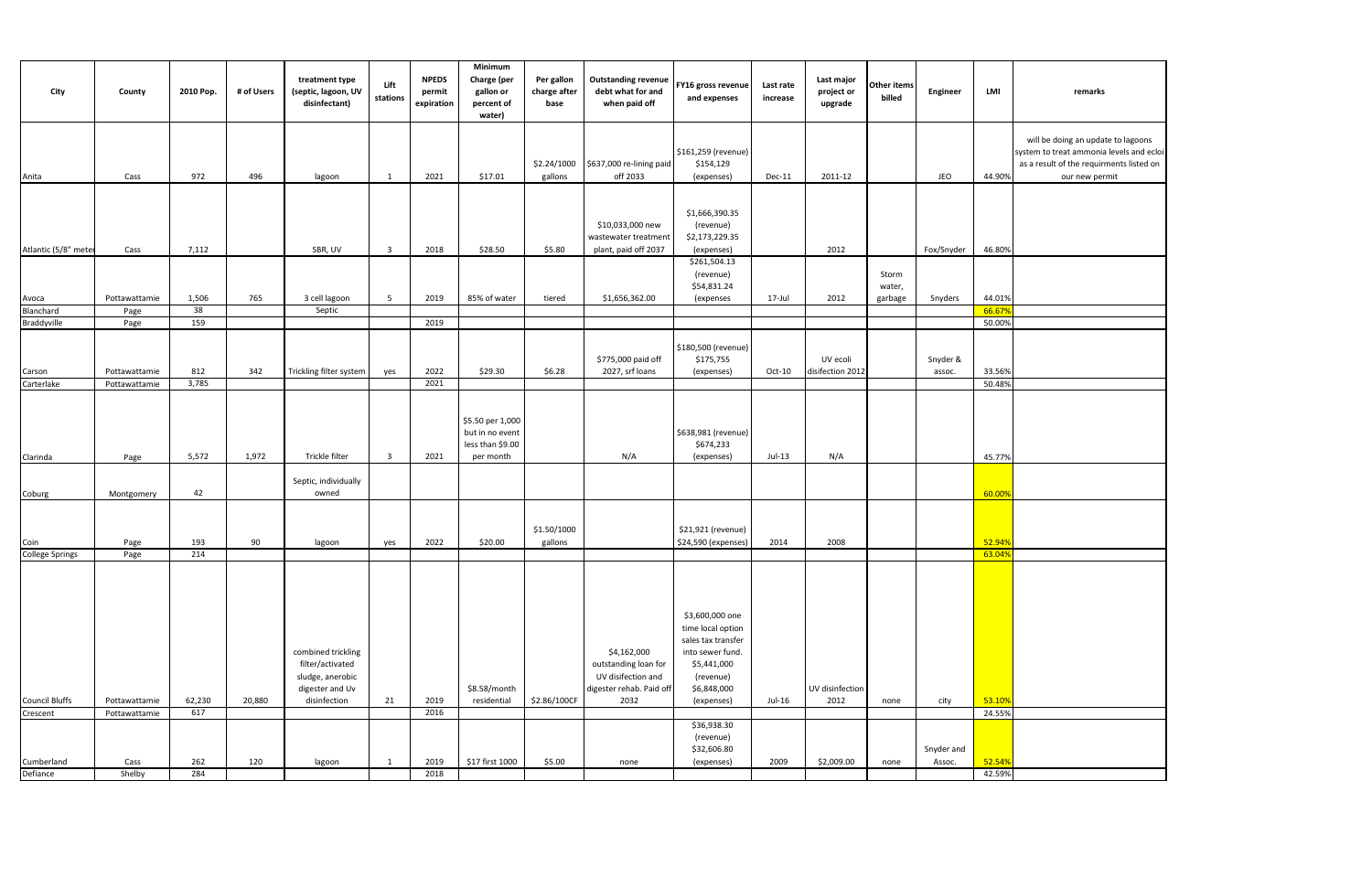| City                                | County          | 2010 Pop.      | # of Users  | treatment type<br>(septic, lagoon, UV<br>disinfectant) | Lift<br>stations               | <b>NPEDS</b><br>permit<br>expiration | Minimum<br>Charge (per<br>gallon or<br>percent of<br>water) | Per gallon<br>charge after<br>base                      | <b>Outstanding revenue</b><br>debt what for and<br>when paid off                                                  | FY16 gross revenue<br>and expenses                      | Last rate<br>increase                                             | Last major<br>project or<br>upgrade                                                                            | Other items<br>billed | Engineer           | LMI              | remarks |
|-------------------------------------|-----------------|----------------|-------------|--------------------------------------------------------|--------------------------------|--------------------------------------|-------------------------------------------------------------|---------------------------------------------------------|-------------------------------------------------------------------------------------------------------------------|---------------------------------------------------------|-------------------------------------------------------------------|----------------------------------------------------------------------------------------------------------------|-----------------------|--------------------|------------------|---------|
| Dunlap                              | Harrison        | 1,042          | 548         | lagoon                                                 | 1                              | 2016                                 | 75% of water                                                | n/a                                                     | \$24,325.28 air<br>inductors May-20                                                                               | \$80,051 (revenue)<br>\$78,710 (expenses)               | Jul-17                                                            | aerators 2006                                                                                                  |                       | Kuehl & payer      | 39.39%           |         |
| Earling                             | Shelby          | 437            |             |                                                        |                                | 2021                                 |                                                             |                                                         |                                                                                                                   |                                                         |                                                                   |                                                                                                                |                       |                    | 40.00%           |         |
|                                     |                 |                |             |                                                        |                                |                                      |                                                             |                                                         |                                                                                                                   |                                                         |                                                                   |                                                                                                                |                       |                    |                  |         |
| Elk Horn                            | Shelby          | 662            | 298         | lagoon                                                 | No                             | 2021                                 | \$12.15                                                     | 45%                                                     | \$88,000 improvements \$55,586 (revenue)<br>Jun-33                                                                | \$74,880 (expenses)                                     | Jul-16                                                            | 2013                                                                                                           | Landfill,<br>Garbage  | Snyder &<br>assoc. | 36.00%           |         |
| Elliott                             | Montgomery      | 350            | 153         | Lagoon                                                 | 1                              | 2012                                 | Flat rate based<br>on occupants                             | N/A                                                     | \$391,000<br>sewer/lagoon project<br>2033-2035                                                                    | \$48,129 (revenue)<br>\$10,411 (expenses)               | 2016                                                              | Jul-05                                                                                                         |                       | Snyder &<br>assoc. | 45.16%           |         |
|                                     | Mills           | 438            | 200         | lagoon                                                 | $\mathbf{1}$                   | 2017                                 | \$12.00                                                     | \$2.25                                                  |                                                                                                                   |                                                         | $Jul-15$                                                          | Jun-05                                                                                                         | Storm<br>sewer        | Veenstra &<br>Kimm | 46.84%           |         |
| Emerson<br><b>Essex</b><br>Farragut | Page<br>Fremont | 798<br>485     | 218         | lagoon<br>lagoon                                       | 1<br>$\overline{2}$            | 2008<br>2016                         | \$14.00<br>1/2 water                                        | \$6.00                                                  | \$170,000 (2012<br>project)                                                                                       | \$93,897 (revenue)<br>\$120,080<br>(expenses)           | 2014<br>Jan-17                                                    | 2012-lift station<br>lining back up<br>generator                                                               |                       | Snyder &<br>assoc. | 45.20%<br>31.54% |         |
|                                     |                 |                |             |                                                        |                                |                                      |                                                             |                                                         |                                                                                                                   | \$1,262,405                                             |                                                                   |                                                                                                                |                       |                    |                  |         |
| Glenwood                            | Mills           | 5,269          | 2164        | RBC's                                                  | $\overline{7}$                 |                                      | \$21.27                                                     | \$7.56/1000<br>gallons                                  | none                                                                                                              | (revenue)<br>\$1,180,247<br>(expenses)                  | Feb-16                                                            | Effluent pump<br>upgrades                                                                                      |                       | Olmsted & Perry    | 40.35%           |         |
| Grant                               | Montgomery      | 92             | 92          | Septic                                                 |                                |                                      |                                                             |                                                         |                                                                                                                   |                                                         |                                                                   |                                                                                                                |                       |                    | 50.00%           |         |
| Griswold<br>Hamburg                 | Cass<br>Fremont | 1,036<br>1,187 | 476         | 3 cell lagoon                                          | $\overline{2}$                 | 2022<br>2006                         | \$37.00                                                     | gallons                                                 | \$200,000 for sewer<br>revenue bong and<br>\$1,389,000 for sanitary<br>$$3.69/1,000$ sewer rehab, not paid<br>off | \$344,241.73<br>(revenue)<br>\$494,340.00<br>(expenses) | 5/2016<br>decreased by<br>\$6.307/2012<br>increased by<br>\$28.40 | Sewer<br>Rehabilitation<br>Project<br>2012:replaced<br>and relined one<br>third of the<br>mains in<br>Griswold |                       | <b>MSA</b>         | 32.04%<br>52.819 |         |
|                                     |                 |                |             |                                                        |                                |                                      |                                                             | Any usgae over<br>3,000<br>gal/month is<br>\$1.25/1,000 |                                                                                                                   |                                                         |                                                                   |                                                                                                                |                       |                    |                  |         |
| Hancock                             | Pottawattamie   | 196            | 103         | Lagoons                                                | yes<br>$\overline{\mathbf{3}}$ | 2019                                 | \$15.00                                                     | gal<br>\$5.43/1000                                      | none<br>\$332,353 GO Bond                                                                                         |                                                         |                                                                   | 2015                                                                                                           |                       |                    | 69.44%           |         |
| Harlan<br>Hastings                  | Shelby<br>Mills | 5,106<br>152   | 2,624<br>87 | RBC-UV<br>lagoon                                       | 1                              | 2018<br>2018                         | \$8.00<br>\$60.25                                           | gallons<br>n/a                                          | Upgrade<br>\$555,000 paid off 2053 \$38,606 (expenses)                                                            | \$1,022,163.00<br>\$50,075 (revenue)                    | Jul-17<br>2009                                                    | Mar-17<br>2009                                                                                                 |                       | V&K                | 38.55%<br>74.36% |         |
| Henderson                           | Mills           | 185            | 75          | lagoon                                                 | 1                              | 2018                                 | \$25 flat fee                                               | n/a                                                     | \$92,000 lift station, Jun- \$23,050 (revenue)<br>35                                                              | \$21,640 (expenses)                                     | Apr-15                                                            | lift station Dec-<br>15                                                                                        | garbage               | Snyder &<br>assoc. | 73.08%           |         |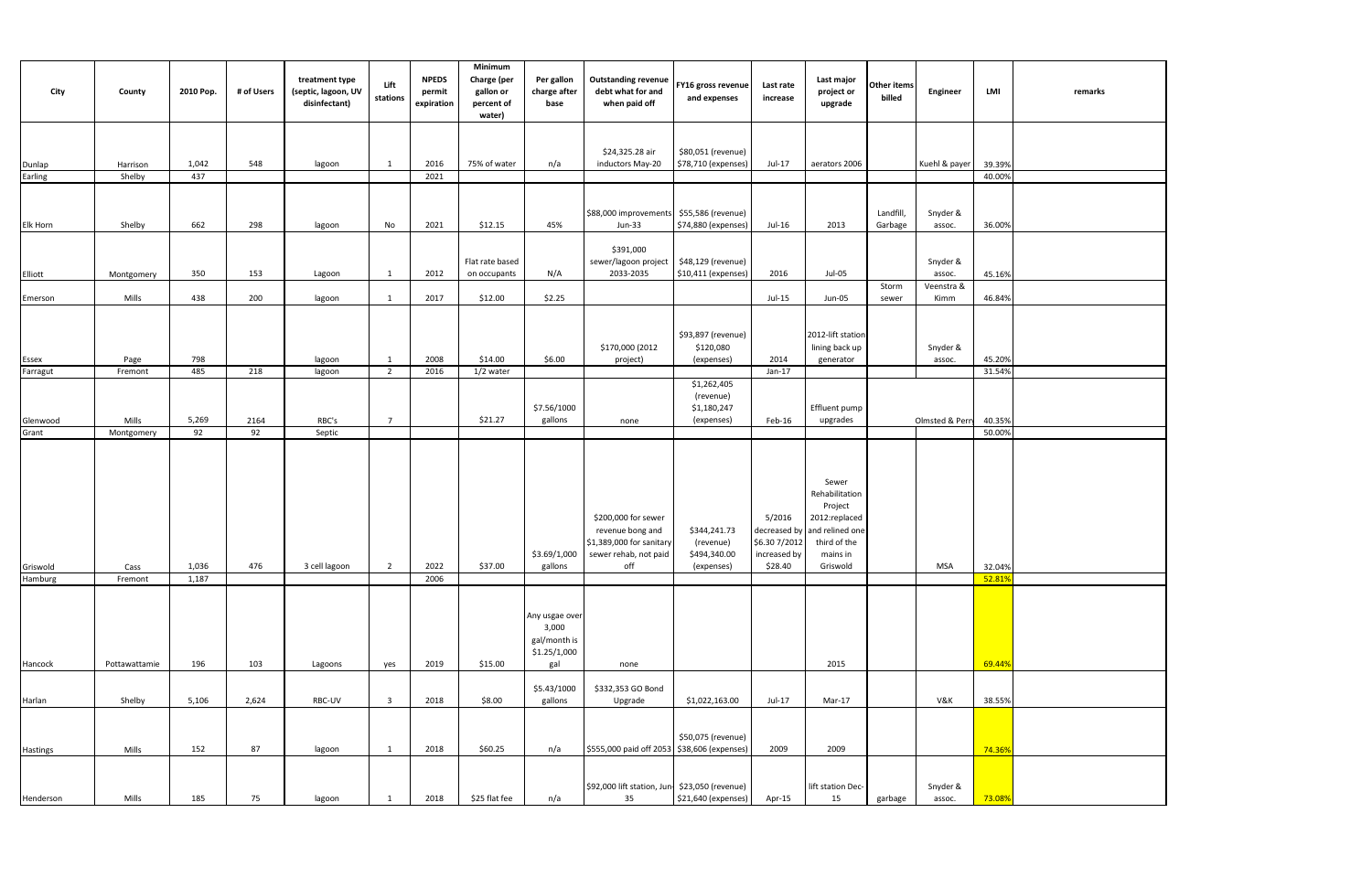| City                  | County                | 2010 Pop.    | # of Users | treatment type<br>(septic, lagoon, UV<br>disinfectant) | Lift<br>stations        | <b>NPEDS</b><br>permit<br>expiration | Minimum<br>Charge (per<br>gallon or<br>percent of<br>water) | Per gallon<br>charge after<br>base | <b>Outstanding revenue</b><br>debt what for and<br>when paid off | FY16 gross revenue<br>and expenses                      | Last rate<br>increase | Last major<br>project or<br>upgrade           | Other items<br>billed   | Engineer             | LMI              | remarks |
|-----------------------|-----------------------|--------------|------------|--------------------------------------------------------|-------------------------|--------------------------------------|-------------------------------------------------------------|------------------------------------|------------------------------------------------------------------|---------------------------------------------------------|-----------------------|-----------------------------------------------|-------------------------|----------------------|------------------|---------|
|                       | Fremont               | 72           |            | Septic, individually<br>owned                          |                         |                                      |                                                             |                                    |                                                                  |                                                         |                       |                                               |                         |                      | 33.33%           |         |
| Imogene<br>Irwin      | Shelby                | 341          |            |                                                        |                         | 2021                                 |                                                             |                                    |                                                                  |                                                         |                       |                                               |                         |                      | 43.21%           |         |
| Kirkman               | Shelby                | 64           |            | Septic, individually<br>owned                          |                         |                                      |                                                             |                                    |                                                                  |                                                         |                       |                                               |                         |                      | 36.36%           |         |
| Lewis<br>Little Sioux | Cass                  | 433          | 175        | Lagoon                                                 | N/A                     | 2020                                 | \$34.45                                                     | \$0.00                             | \$298,000.00                                                     | \$75,131 (revenue)<br>\$89,169 (expenses) Every July 3% |                       | \$2,012.00                                    |                         |                      | 58.97%           |         |
| Logan                 | Harrison<br>Harrison  | 170<br>1,534 | 560        | Lagoon                                                 | $\overline{2}$          | 2006                                 | \$18.03                                                     | \$3.10                             | \$402,000 lagoons, pay<br>off Jun-21                             | \$194,888 (revenue)<br>\$194,734<br>(expenses)          | 16-Jul                | 2000                                          |                         |                      | 43.24%<br>49.02% |         |
| Macedonia             | Pottawattamie         | 246          | 123        | lagoon                                                 | 1                       | 2021                                 | \$25.50                                                     | N/A                                | \$173,000 lagoon/lift<br>station 6/1/2030                        | \$43,451 (revenue)<br>\$34,911 (expenses)               | aug-08                | lagoon/lift<br>station 2011                   | N/A                     | <b>HGM</b>           | 42.86%           |         |
| Magnolia              | Harrison              | 183          |            | Septic, individually<br>owned                          |                         |                                      |                                                             |                                    |                                                                  |                                                         |                       |                                               |                         |                      | 42.86%           |         |
| Malvern Comm/Gov      | Mills                 | 1,142        | 478        | lagoon                                                 | $\overline{\mathbf{3}}$ | 2019                                 | \$13.50                                                     | \$5.50/1000<br>gallons             | \$366,000 SRF loan<br>2026                                       | \$114,135 (revenue)<br>\$128,173<br>(expenses)          | 17-Jul                | 2006                                          | repairs,<br>pumps       | Olmsted/Perry        | 46.01%           |         |
| Malvern Residental    | Mills                 | 1,142        |            |                                                        |                         | 2019                                 |                                                             |                                    |                                                                  |                                                         |                       |                                               |                         |                      | 46.01%           |         |
| Marne                 | Cass                  | 120          |            | Septic, individually<br>owned                          |                         |                                      |                                                             |                                    |                                                                  |                                                         |                       |                                               |                         |                      | 61.11%           |         |
| Massena               | Cass                  | 355          | 168        | lagoon                                                 | yes                     | 2021                                 | \$19.10                                                     | \$4.60                             | \$156,000 sewer<br>relining                                      | \$77,252 (revenue)<br>\$53,867 (expenses)               | 2015                  | waster water<br>relieve control               | N/A                     | MSA &<br>Scnyder     | 41.18%           |         |
| McClelland            | Pottawattamie         | 151          |            | Septic, individually<br>owned                          |                         |                                      |                                                             |                                    |                                                                  |                                                         |                       |                                               |                         |                      |                  |         |
| Minden                | Pottawattamie         | 599          |            |                                                        |                         | 2020                                 |                                                             |                                    |                                                                  |                                                         |                       |                                               |                         |                      | 35.04%           |         |
| Missouri Valley       | Harrison              | 2,838        | 1,141      | lagoon                                                 | $\overline{4}$          | 2012                                 | 80% of water<br>used                                        | N/A                                | \$0.00                                                           | \$347,989 (revenue)<br>\$266,153<br>(expenses)          | Sep-08                | Sunnyside<br>sewer ext 2014                   | N/A                     | Olmsted and<br>Perry | 41.58%           |         |
| Modale                | Harrison              | 283          |            |                                                        |                         | 2019                                 |                                                             |                                    |                                                                  |                                                         |                       |                                               |                         |                      | 51.47%           |         |
| Mondamin              | Harrison              | 402          | 389        | activated                                              | 1                       | 2007<br>2018                         | \$30.00                                                     | \$0.30 per 100                     | \$2,641,000.00                                                   | \$16,318.89                                             |                       | $Oct-12$                                      | Electric and<br>Garbage | JEO                  | 45.24%<br>30.25% |         |
| Neola<br>Northboro    | Pottawattamie<br>Page | 58           |            | leach field,<br>individually owned                     |                         |                                      |                                                             |                                    |                                                                  |                                                         | Aug-16                |                                               |                         |                      | 16.67%           |         |
| Oakland               | Pottawattamie         | 1,527        | 612        | lagoon                                                 | $\overline{3}$          | 2019                                 | \$5.00                                                      | \$0.60/1000<br>gallons             | \$0.00                                                           | \$71,654 (revenue)<br>\$52,411 (expenses)               | May-15                | lined sewer<br>lines and ran<br>new line 2012 |                         | Snyder and<br>Assoc. | 46.77%           |         |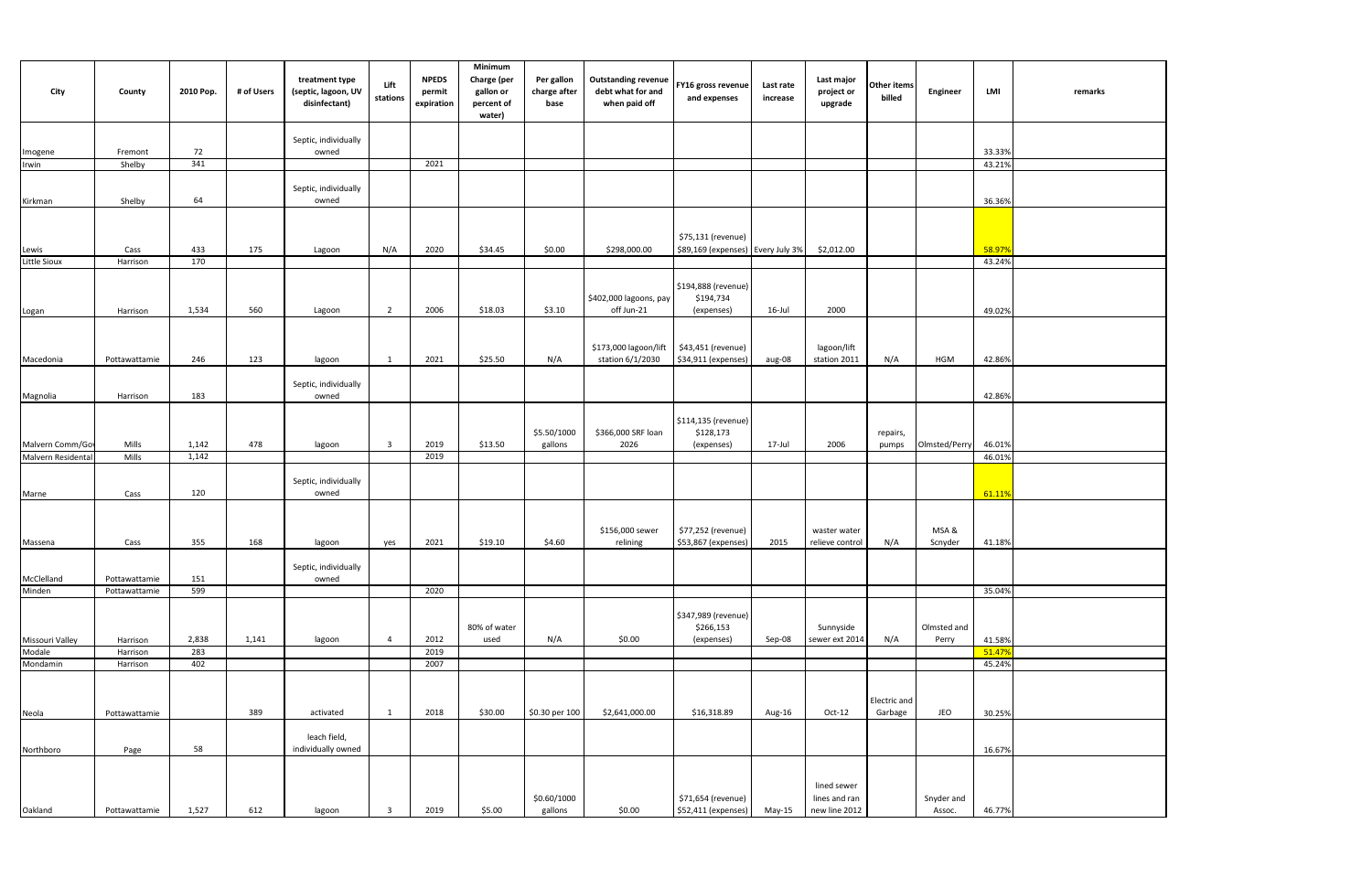|               | remarks                                                                                                                                                                                         |
|---------------|-------------------------------------------------------------------------------------------------------------------------------------------------------------------------------------------------|
|               |                                                                                                                                                                                                 |
|               |                                                                                                                                                                                                 |
| ó             |                                                                                                                                                                                                 |
|               | upgrading sewer lagoon with new<br>construction. Adding to SRF loan with<br>planning and design. Loan at bank to be<br>signed next week for construction loan<br>with USDA grant at completion. |
|               |                                                                                                                                                                                                 |
| $\frac{1}{6}$ |                                                                                                                                                                                                 |
| 6             |                                                                                                                                                                                                 |
| $\frac{1}{2}$ |                                                                                                                                                                                                 |
|               |                                                                                                                                                                                                 |
|               |                                                                                                                                                                                                 |
|               |                                                                                                                                                                                                 |
|               |                                                                                                                                                                                                 |
| $\frac{1}{6}$ |                                                                                                                                                                                                 |
| 6             |                                                                                                                                                                                                 |
|               |                                                                                                                                                                                                 |
|               |                                                                                                                                                                                                 |
|               |                                                                                                                                                                                                 |
|               |                                                                                                                                                                                                 |
| ó             |                                                                                                                                                                                                 |
|               |                                                                                                                                                                                                 |
|               |                                                                                                                                                                                                 |
| $\frac{6}{6}$ |                                                                                                                                                                                                 |
|               |                                                                                                                                                                                                 |
|               |                                                                                                                                                                                                 |
|               |                                                                                                                                                                                                 |
| $\frac{1}{6}$ |                                                                                                                                                                                                 |
|               |                                                                                                                                                                                                 |
|               |                                                                                                                                                                                                 |
|               |                                                                                                                                                                                                 |
| $\frac{1}{2}$ |                                                                                                                                                                                                 |
|               |                                                                                                                                                                                                 |
| ó             |                                                                                                                                                                                                 |

| City                  | County        | 2010 Pop. | # of Users | treatment type<br>(septic, lagoon, UV<br>disinfectant) | Lift<br>stations        | <b>NPEDS</b><br>permit<br>expiration | Minimum<br>Charge (per<br>gallon or<br>percent of<br>water) | Per gallon<br>charge after<br>base | <b>Outstanding revenue</b><br>debt what for and<br>when paid off | FY16 gross revenue<br>and expenses | Last rate<br>increase | Last major<br>project or<br>upgrade | Other items<br>billed | Engineer                     | LMI    | remarks                  |
|-----------------------|---------------|-----------|------------|--------------------------------------------------------|-------------------------|--------------------------------------|-------------------------------------------------------------|------------------------------------|------------------------------------------------------------------|------------------------------------|-----------------------|-------------------------------------|-----------------------|------------------------------|--------|--------------------------|
|                       |               |           |            |                                                        |                         |                                      |                                                             |                                    |                                                                  |                                    |                       |                                     |                       |                              |        |                          |
|                       |               |           |            |                                                        |                         |                                      |                                                             |                                    |                                                                  |                                    |                       |                                     |                       |                              |        |                          |
|                       |               |           |            |                                                        |                         |                                      |                                                             | \$5.53/1000                        |                                                                  |                                    |                       |                                     |                       |                              |        |                          |
|                       |               |           |            |                                                        |                         |                                      |                                                             | Gallons                            |                                                                  |                                    |                       |                                     |                       |                              |        |                          |
|                       |               |           |            |                                                        |                         |                                      |                                                             | residential,                       |                                                                  |                                    |                       |                                     |                       |                              |        |                          |
|                       |               |           |            |                                                        |                         |                                      |                                                             | \$6.26/1000                        |                                                                  |                                    |                       |                                     |                       |                              |        |                          |
| Pacific Junction      | Mills         | 471       | 207        |                                                        |                         |                                      | \$18.00                                                     | gallons<br>commercial              |                                                                  |                                    |                       |                                     |                       |                              | 57.14% |                          |
|                       |               |           |            |                                                        |                         |                                      |                                                             |                                    |                                                                  |                                    |                       |                                     |                       |                              |        |                          |
|                       |               |           |            |                                                        |                         |                                      |                                                             |                                    |                                                                  |                                    |                       |                                     |                       |                              |        | upgrading sewer lago     |
|                       |               |           |            |                                                        |                         |                                      |                                                             |                                    |                                                                  |                                    |                       |                                     |                       |                              |        | construction. Adding to  |
|                       |               |           |            |                                                        |                         |                                      |                                                             |                                    |                                                                  |                                    |                       |                                     |                       |                              |        | planning and design. Loa |
|                       |               |           |            |                                                        |                         |                                      |                                                             |                                    |                                                                  | \$27,350 (revenue)                 |                       |                                     |                       |                              |        | signed next week for co  |
| Panama                | Shelby        | 221       | 124        | lagoon                                                 | 5                       | 2018                                 | \$12.60                                                     | \$0.63                             | \$18,338.00                                                      | \$23,453 (expenses)                | none                  | current                             |                       | McClure                      | 28.89% | with USDA grant at       |
| Persia<br>Pisgah      | Harrison      | 319       |            |                                                        |                         |                                      |                                                             |                                    |                                                                  |                                    |                       |                                     |                       |                              | 78.43% |                          |
|                       | Harrison      | 251       |            |                                                        |                         | 2017                                 |                                                             |                                    |                                                                  |                                    |                       |                                     |                       |                              | 51.06% |                          |
| Portsmouth            | Shelby        | 195       |            |                                                        |                         | 2019                                 |                                                             |                                    |                                                                  |                                    |                       |                                     |                       |                              | 19.23% |                          |
|                       |               |           |            |                                                        |                         |                                      |                                                             |                                    |                                                                  |                                    |                       |                                     | sheriff fees,         |                              |        |                          |
| Randolph              | Fremont       | 168       | 91         | lagoon                                                 | 1                       | 2016                                 | \$16.00 (set fee)                                           |                                    |                                                                  | \$48,636.00                        | 2016                  |                                     | landfill              |                              | 52.50% |                          |
|                       |               |           |            |                                                        |                         |                                      |                                                             |                                    |                                                                  |                                    |                       |                                     |                       |                              |        |                          |
|                       |               |           |            |                                                        |                         |                                      |                                                             |                                    |                                                                  | 672,281.18                         |                       |                                     |                       |                              |        |                          |
|                       |               |           |            |                                                        |                         |                                      |                                                             |                                    |                                                                  | (revenue)                          |                       |                                     |                       |                              |        |                          |
|                       |               |           |            |                                                        |                         |                                      |                                                             |                                    |                                                                  | \$567,207.24                       |                       |                                     |                       |                              |        |                          |
| Red Oak               | Montgomery    | 5,742     | 2,543      | UV disinfectant                                        | $\overline{\mathbf{3}}$ | 2019                                 | \$7.45                                                      | \$2.70/100 CF                      | N/A                                                              | (expenses)                         | May-17                | 2012                                | N/A                   | Jfsco                        | 50.31% |                          |
| Riverton              | Fremont       | 304       |            |                                                        |                         | 2019                                 |                                                             |                                    |                                                                  |                                    |                       |                                     |                       |                              | 47.27% |                          |
| Shambaugh             | Page          | 191       |            |                                                        |                         | 2020                                 |                                                             |                                    |                                                                  |                                    |                       |                                     |                       |                              | 33.33% |                          |
| Shelby                | Shelby        | 641       | 308        | lagoon                                                 | $\overline{2}$          | 2020                                 | \$9.73                                                      | \$1.62                             |                                                                  |                                    | $Jul-15$              |                                     |                       |                              | 35.59% |                          |
|                       |               |           |            |                                                        |                         |                                      |                                                             |                                    |                                                                  |                                    |                       |                                     |                       |                              |        |                          |
|                       |               |           |            |                                                        |                         |                                      |                                                             |                                    |                                                                  |                                    |                       |                                     | Garbage/tre           |                              |        |                          |
|                       |               |           |            |                                                        |                         |                                      | \$8.00/first 100                                            |                                    | Wastewater upgrades, \$61,933.37 balance                         |                                    |                       |                                     | e                     |                              |        |                          |
| Shenandoah            | Page          | 5,150     | 2,255      | Digester                                               | yes                     | 2016                                 | CUFT                                                        | \$4.15/CU FT                       | \$1,548,000, 2029                                                | 06/2016                            | Jul-16                | Jul-05                              |                       | care/landfill JEO Consulting | 46.55% |                          |
|                       |               |           |            |                                                        |                         |                                      |                                                             |                                    |                                                                  |                                    |                       |                                     |                       |                              |        |                          |
|                       |               |           |            |                                                        |                         |                                      |                                                             |                                    |                                                                  |                                    |                       |                                     |                       |                              |        |                          |
|                       |               |           |            |                                                        |                         |                                      |                                                             |                                    |                                                                  | \$85,046 (revenue)                 |                       |                                     | Landfill,             | Olmsted &                    |        |                          |
| Sidney<br>Silver City | Fremont       | 1,138     | 461        | Lagoon                                                 | $\overline{2}$          | 2020                                 | \$11.00                                                     | \$1.50                             | none                                                             | \$78,030 (expenses)                | 2013                  | Jun-05                              | Garbage               | Perry                        | 40.84% |                          |
|                       | Mills         | 245       |            |                                                        |                         | 2022                                 |                                                             |                                    |                                                                  |                                    |                       |                                     |                       |                              | 45.24% |                          |
|                       |               |           |            |                                                        |                         |                                      |                                                             |                                    |                                                                  |                                    |                       |                                     |                       |                              |        |                          |
|                       |               |           |            | lagoon and lift                                        |                         |                                      |                                                             |                                    |                                                                  | \$101,832 (revenue)                |                       | lagoon & lift                       |                       | Howard R<br>Green, Mark      |        |                          |
|                       | Montgomery    | 689       | 271        | stations                                               | $5\overline{5}$         | 2014                                 | 60% of water                                                | n/a                                | none                                                             | \$74,428 (expenses)                | $feb-11$              | stations                            |                       | Fincel                       | 25.00% |                          |
| Stanton<br>Tabor      | Fremont       | 1,040     |            |                                                        |                         | 2020                                 |                                                             |                                    |                                                                  |                                    |                       |                                     |                       |                              | 27.71% |                          |
| Tennant               | Shelby        | 68        |            |                                                        |                         |                                      |                                                             |                                    |                                                                  |                                    |                       |                                     |                       |                              | 81.82% |                          |
|                       |               |           |            |                                                        |                         |                                      |                                                             |                                    |                                                                  |                                    |                       |                                     |                       |                              |        |                          |
|                       |               |           |            | Septic, individually                                   |                         |                                      |                                                             |                                    |                                                                  |                                    |                       |                                     |                       |                              |        |                          |
| Thurman               | Fremont       | 229       |            | owned                                                  |                         |                                      |                                                             |                                    |                                                                  |                                    |                       |                                     |                       |                              | 30.00% |                          |
|                       |               |           |            |                                                        |                         |                                      |                                                             |                                    |                                                                  |                                    |                       |                                     |                       |                              |        |                          |
|                       |               |           |            |                                                        |                         |                                      |                                                             |                                    |                                                                  |                                    |                       |                                     |                       |                              |        |                          |
|                       |               |           |            |                                                        |                         |                                      |                                                             |                                    |                                                                  |                                    |                       |                                     |                       |                              |        |                          |
|                       |               |           |            |                                                        |                         |                                      |                                                             | \$2/1000 for                       |                                                                  |                                    |                       |                                     |                       |                              |        |                          |
|                       |               |           |            |                                                        |                         |                                      |                                                             | 2000-4000,<br>\$2.50/1000 for      |                                                                  | \$120,875 (revenue)<br>\$111,800   |                       |                                     |                       |                              |        |                          |
| Treynor               | Pottawattamie | 919       | 919        | lagoon                                                 | -3                      | 2006                                 | \$17.00                                                     | 4000-8000                          | \$0.00                                                           | (expenses)                         | 2012                  |                                     | garbage               | MER                          | 21.15% |                          |
|                       |               |           |            |                                                        |                         |                                      |                                                             |                                    |                                                                  |                                    |                       |                                     |                       |                              |        |                          |